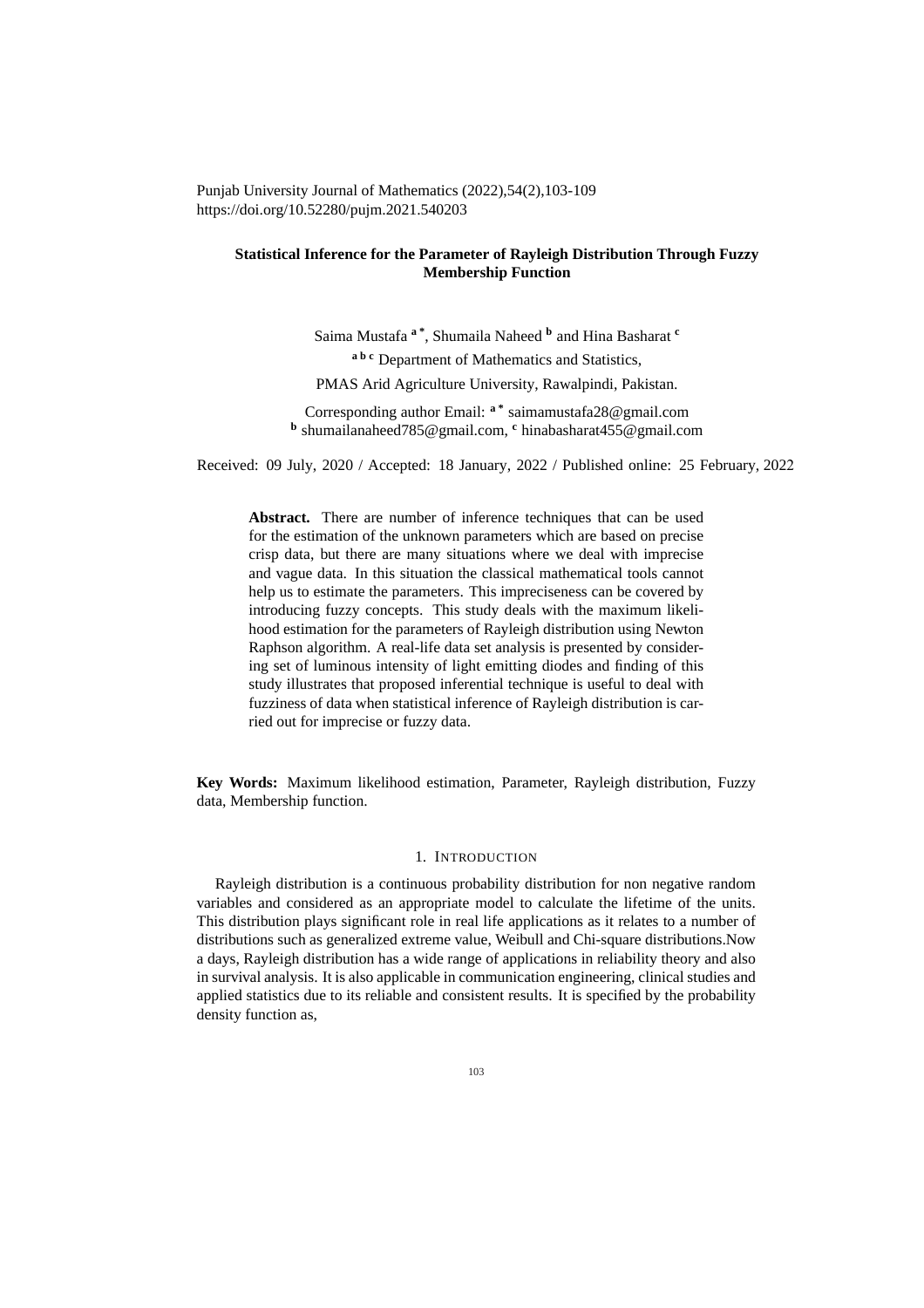$$
f_Z(z) = \begin{cases} \frac{z}{\alpha^2} e^{-\left(\frac{z^2}{\alpha^2}\right)}, & \alpha > 0, z > 0\\ 0, & z < 0. \end{cases}
$$
 (1.1)

where  $\alpha$  denotes the parameter of Rayleigh distribution and z is a random variable from Rayleigh distribution. Similarly, its distribution function is given as,

$$
F_Z(z) = 1 - e^{-\left(\frac{z^2}{2\alpha^2}\right)},
$$
\n(1.2)

Many authors have studied inferential issues of Rayleigh distribution for different kind of data sets in which Siddiqui [13] studied inference problem related to Rayleigh distribution which includes estimation and hypothesis testing from a set of observation of radio signals, Dey and Das [3] predicted interval for a Rayleigh distribution using Bayesian approach, Soliman and Aboud [14] studied Bayesian inference using record values from Rayleigh model with application, Asgharzade and Azizpour [1] studied Bayesian inference for Rayleigh distribution under hybrid censoring, Liao and Gui [5] suggested the statistical inference of the Rayleigh distribution based on progressively type II censored competing risks data and Dey and Das [4] studied the statistical inference of the Rayleigh distribution under type II progressive censoring with binomial removals. The Rayleigh distribution has proved very significant results while studying data censoring schemes, common in most life testing experiments but in our daily life we often have to dealt with some measurements which are sometimes precise and sometimes not. In the situation of such kind of impreciseness, the crisp mathematical tools cannot be utilized to obtain effective results, for example data of height, weight, human vision, emotions, weather and the lifetime of an object cannot be determined precisely because certain kind of fuzziness or impreciseness is always present in these variables. To model this impreciseness fuzzy logic is used. This paper also emphasize on developing inferential technique for parameter of Rayleigh distribution when data is imprecise or fuzzy so that significant result could be obtained from real life applications of Rayleigh distribution when data is not available in precise form. Contrary to classical logic, fuzzy logic is defined as a multi-valued logic in which the truth lies in the interval of 0 and 1, where 0 represents completely false and 1 represents completely true. Classical logic deals only with two values and these two values are either true or false but ¤ Classical logic deals only with two values and these two values are either true or raise bu<br>fuzzy logic is a many-valued logic in which truth is represented in a closed interval  $[0,1]$ and the values in this interval shows different degrees of truth. As in classical set theory, characteristic functions are used for the representation of crisp sets, similarly membership functions are used for the representation of fuzzy sets and are defined as a possibility distribution for fuzzy sets. The most commonly used membership functions are trapezoidal and triangular membership function.

Several researches have been carried out for the estimation of the parameters when the nature of the data was fuzzy. Shafiq [12] considered the Bayesian as well as classical estimation techniques for Pareto distribution for fuzzy life time observations. Pak [11] applied Maximum Likelihood estimation (MLE) and Bayesian estimation for the parameters of Lindley distribution when the data was fuzzy. Merovci and Elbatal [6] proposed theory and applications of a three parameter model called Weibull Rayleigh distribution. Pak et al. [9, 10] used different methods to estimate the parameters of Rayleigh distribution in case of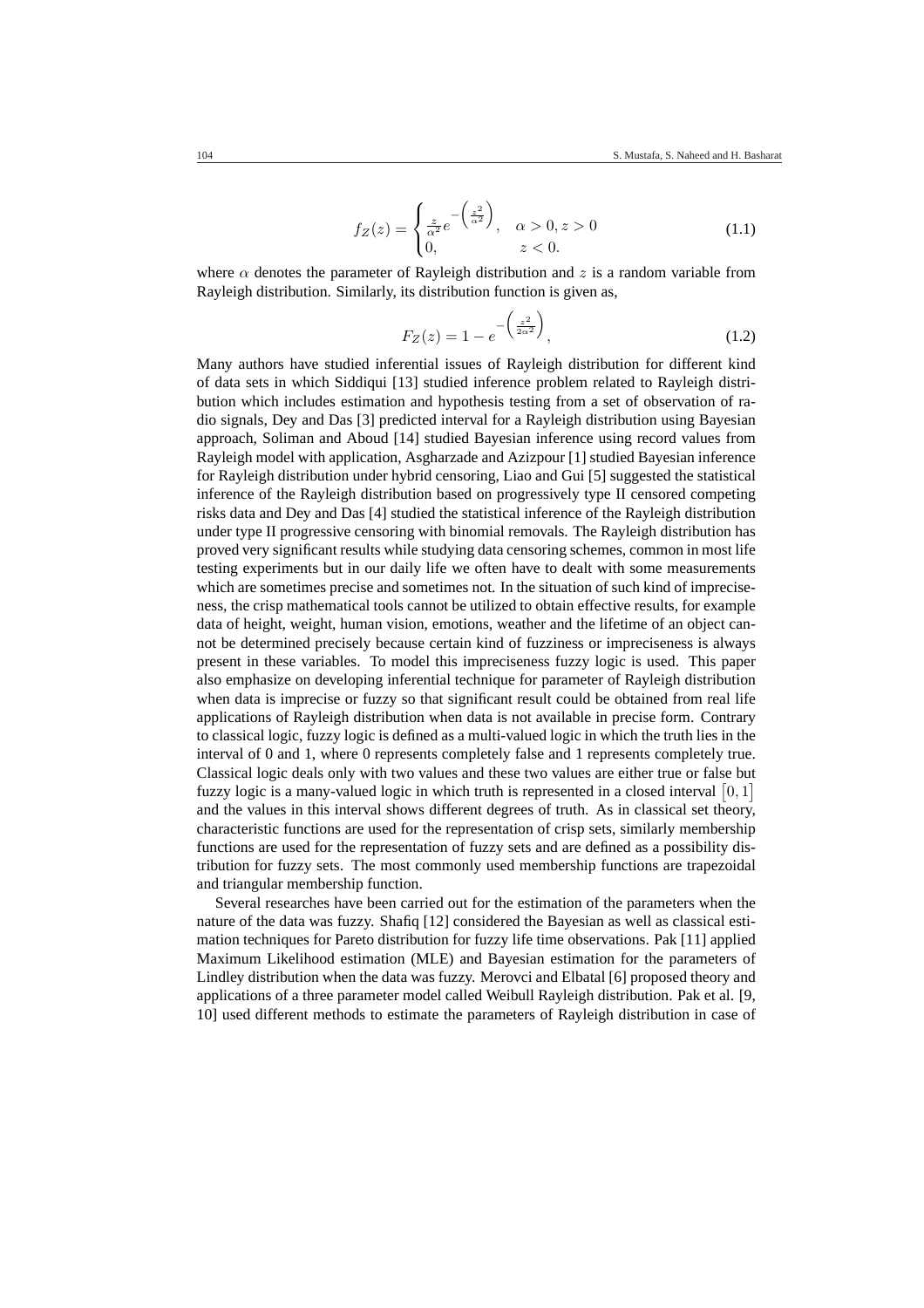type II fuzzy censored data and presented the parameter estimation and reliability function of Rayleigh distribution by using Bayesian approach with fuzzy life time data. Noyanim and Ugomma [7] studied different methods for the parameter estimation of Weibull distribution. Similarly, Basharat et al. [2] presented the inference for the distribution of linear combination of two independent exponential random variables using fuzzy data set.

The main objective of this paper is to develop the inference technique for the Rayleigh distribution when the data is available in the form of fuzzy sets. The rest of the paper is organized as, section 2 consists of calculation of maximum likelihood function and Newton Raphson algorithm by using fuzzy logic. In section 3 life time data of light emitting diodes have been used for illustration. Some concluding remarks are given in section 4.

### 2. FUZZY DATA AND MAXIMUM LIKELIHOOD FUNCTION

Maximum likelihood estimation is a method which is used for the estimation of unknown parameters of the distribution from a given data. In this method each possible value which a parameter can have is considered and then for every possible value, the respective probabilities are calculated. Maximum likelihood estimation selects those values of parameters at which the likelihood function is maximum. In our present study, we have obtained the maximum likelihood estimate from the given set of fuzzy data.

Suppose the information about the random variable  $z$  is known exactly, the complete data maximum likelihood estimation of Rayleigh distribution can be obtained as,

$$
L(\alpha) = \left(\frac{1}{\alpha^2}\right)^n \prod_{i=1}^n z_i e^{\left(\frac{z^2}{\alpha^2}\right)},
$$
\n(2.1)

Consider when the existing information about z is not known exactly, but it may rather encoded as fuzzy numbers with  $\tilde{Z}_1, \tilde{Z}_2, ..., \tilde{Z}_n$  and their corresponding membership functions can be represented as  $\mu_{\tilde{Z_1}}(.), \mu_{\tilde{Z_2}}(.), ..., \mu_{\tilde{Z_n}}(.).$ 

The joint possibility distribution for all given membership functions can be represented as,

$$
\mu_{\tilde{Z}}(z) = \mu_{\tilde{Z}_1}(z) \times \mu_{\tilde{Z}_2}(z) \times \dots \times \mu_{\tilde{Z}_n}(z)
$$
\n(2.2)

By assuming that the joint membership function can be decomposed as in equation (2.2), the log likelihood of the observed data can be obtained as,

$$
L(\alpha) = \int f(z; \alpha) \mu_{\tilde{Z}_i}(z) dz,
$$
\n(2.3)

$$
L(\alpha) = \left(\frac{1}{\alpha^2}\right)^n \prod_{i=1}^n \int ze^{\left(\frac{z^2}{\alpha^2}\right)} \mu_{\tilde{Z}_i}(z) dz,
$$

Similarly, the log likelihood function of the observed data is represented as,

$$
\log L(\alpha) = -2n \log \alpha + \sum_{i=1}^{n} \log \int z e^{\left(\frac{z^2}{\alpha^2}\right)} \mu_{\tilde{Z}_i}(z) dz . \tag{2.4}
$$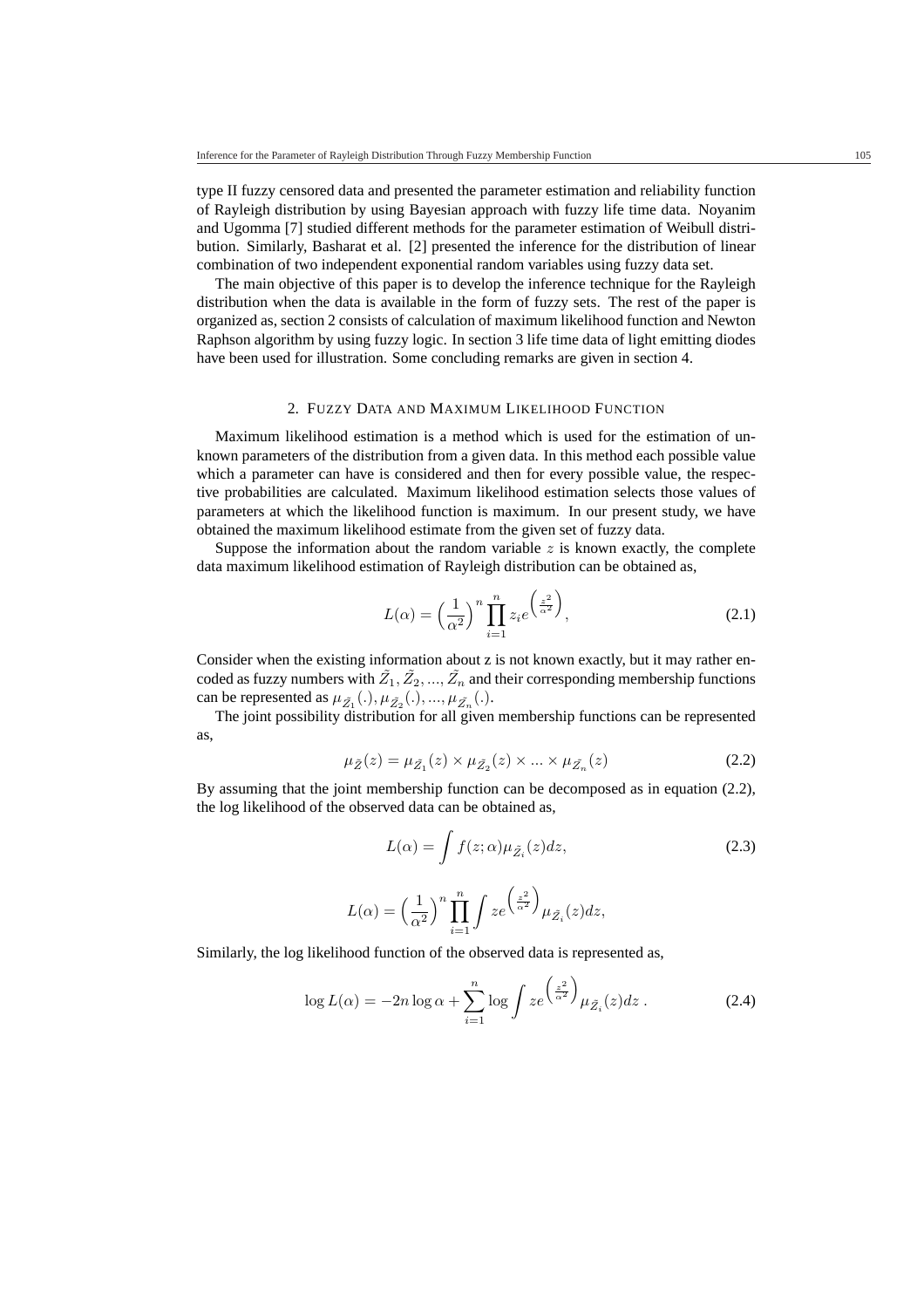.

By maximizing the log likelihood function in equation(2.4) and equating it to zero, the unknown parameter can be obtained as  $\overline{a}$ ´

$$
\frac{\partial \log L(\alpha)}{\partial \alpha} = \frac{-2n}{\alpha} + \sum_{i=1}^{n} \left[ \frac{\int \frac{z^3}{\alpha^3} e^{-\frac{z^2}{2\alpha^2}} \mu_{\tilde{Z}_i}(z) dz}{\int z e^{-\frac{z^2}{2\alpha^2}} \mu_{\tilde{Z}_i}(z) dz} \right] = 0.
$$
 (2.5)

Since obtaining the maximum likelihood estimate of the parameter from equation (2.5) is rather complex as no closed form of the solution to the given likelihood equation can be obtained. Therefore, an iterative method can be used for the estimation of the parameter. In this context Newton Raphson algorithm has been used to estimate the parameter.

2.1. **Newton Raphson algorithm.** It is an iterative method which is employed to find the precise approximations of the root. It consists of a function, its derivative and an initial guess. In this algorithm, the solution of the likelihood equation is obtained through an iterative procedure.

Let  $\hat{\alpha}$  be the root to estimate, then the Newton Raphson algorithm is given as,

$$
\hat{\alpha}^{(n+1)} = \alpha^n - \frac{\frac{\partial L(\alpha)}{\partial \alpha}}{\frac{\partial L^2(\alpha)}{\partial \alpha^2}}.
$$
\n(2.6)

The second order partial derivative w.r.t  $\alpha$  is required for the computation of Newton Raphson method which is obtained as follows

$$
\frac{\partial^2 L(\alpha; \tilde{z})}{\partial \alpha^2} = \frac{-2n}{\alpha^2} + \sum_{i=1}^n \left\{ \frac{\int \left(\frac{z^2}{\alpha^2} - 3\right) \frac{z^3}{\alpha^4} e^{\left(\frac{-z^2}{2\alpha^2}\right)} \mu_{\tilde{Z}_i}(z) dz}{\int \frac{z^3}{\alpha^3} e^{\left(\frac{-z^2}{2\alpha^2}\right)} \mu_{\tilde{Z}_i}(z) dz} - \left[ \frac{\int \frac{z^3}{\alpha^3} e^{\left(\frac{-z^2}{2\alpha^2}\right)} \mu_{\tilde{Z}_i}(z) dz}{\int \frac{z^3}{\alpha^3} e^{\left(\frac{-z^2}{2\alpha^2}\right)} \mu_{\tilde{Z}_i}(z) dz} \right]^2 \right\}
$$
(2.7)

This iteration procedure continues until the convergence obtained.

### 3. APPLICATION EXAMPLE

For the numerical illustration, a case study of light emitting diodes manufacturing process was considered, where the focus of manufacturing process was to observe the luminous amounts of light emitting diodes. We have considered the data set of 15 light emitting diodes which was originally used by Pak et al. [8]. The luminous intensity of a each light emitting diode contain some amount of impreciseness, so the luminous amounts of light emitting diodes (LED) were presented in the form of lower and upper bounds as well as a point estimate, which are represented as,

(2.163, 2.738, 3.068), (5.972, 6.353, 8.150), (1.032, 1.971, 2.642), (0.628, 0.964, 1.735), (2.995, 3.442, 5.066), (3.766, 5.814, 6.212), (0.974, 1.839, 2.045), (4.352, 5.206, 5.988), (3.920, 4.762, 6.121), (1.375, 2.195, 3.086), (0.618, 0.839, 2.217), (4.575, 6.050, 6.734), (1.027, 1.218, 3.116), (6.279, 8.156, 9.435), (2.821, 3.409, 5.272).

From the above data of fifteen light emitting diodes, each triplet represents a triangular fuzzy number  $\tilde{Z}_i$  and known as a possibility distribution associated with an unknown value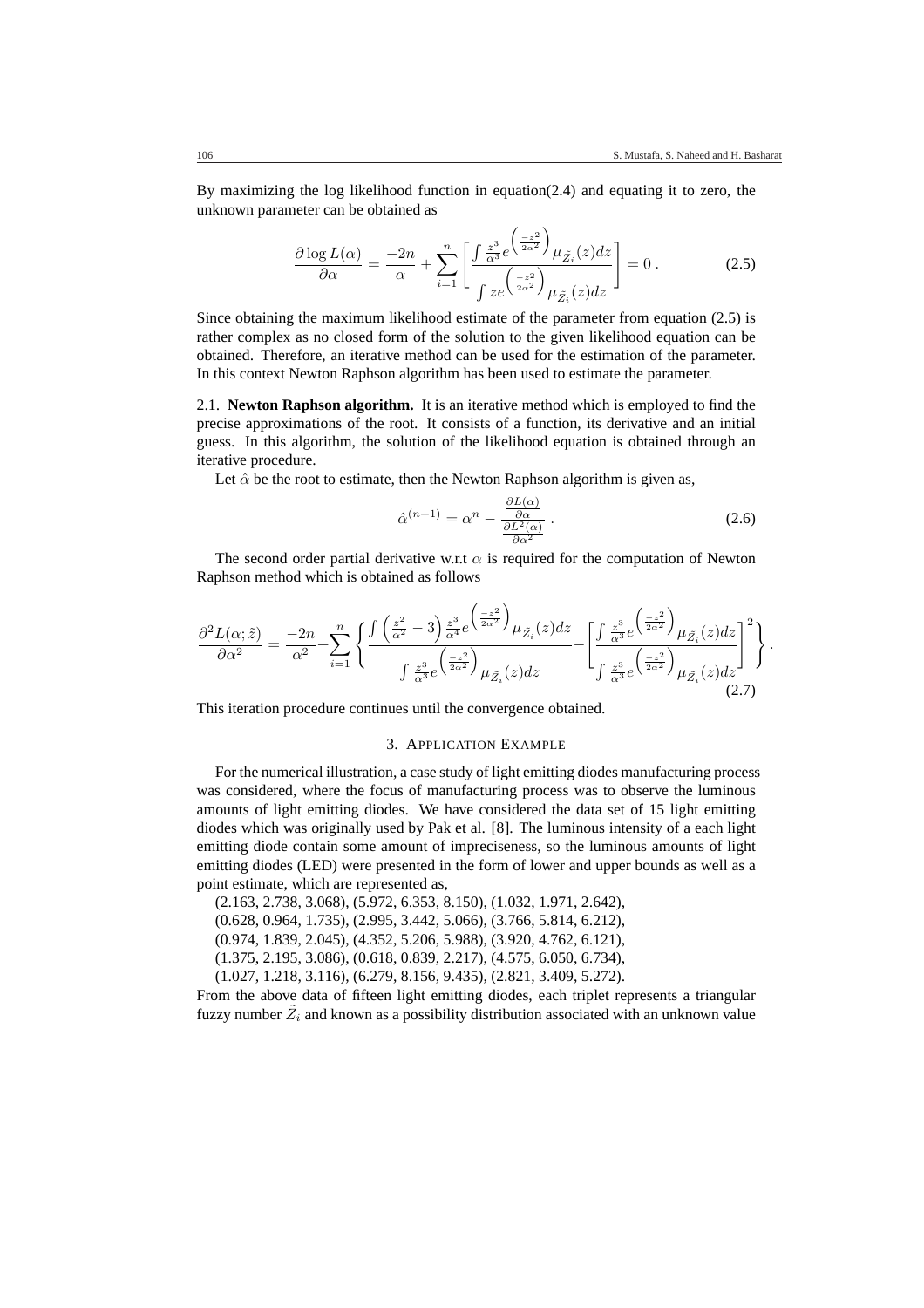of  $\tilde{Z}_i$ . We have applied Newton Raphson algorithm to obtain the maximum likelihood estimates. The membership function for each triplet of fuzzy number has been calculated separately by using triangular membership function which is given as

$$
\mu_{\tilde{z}_i}(z) = \begin{cases}\n0, & z \le p \\
\frac{z-p}{q-p}, & p \le z \le q \\
\frac{r-z}{r-q}, & q \le z \le r \\
0, & z \ge r\n\end{cases}
$$

where  $p, q$  and r are three parameters of triangular fuzzy number. For the given data set, triangular membership function for first fuzzy number  $\tilde{z_1} = (2.163, 2.738, 3.068)$  is constructed as;  $\overline{a}$ 

$$
\mu_{\tilde{z}_i}(z) = \begin{cases}\n0, & z \le 2.163 \\
\frac{z - 2.163}{2.738 - 2.163}, & 2.163 \le z \le 2.738 \\
\frac{3.068 - z}{3.068 - 2.738}, & 2.738 \le z \le 3.068 \\
0, & z \ge 3.068\n\end{cases}
$$
\n(3. 1)

Similarly, all the membership functions of remaining triangular fuzzy numbers have been calculated. After construction of membership functions, the maximum likelihood estimates of the unknown parameter of Rayleigh distribution are calculated by using Newton Raphson algorithm. The parameter is estimated by using different values of scale parameter  $\alpha$  as an initial guess. The initial guesses used in calculations are  $\alpha = 5$ ,  $\alpha = 4$  and  $\alpha = 3$ . Iterations in Newton Raphson algorithm have been repeated till convergence of estimates. The required computations are obtained by using MATLAB(R 2014) software. The numerical results are given in table 1.

**Table 1: Estimates of** α **for different initial guess**

|  | Estimate of $\alpha$ |
|--|----------------------|
|  |                      |
|  |                      |
|  |                      |

The above table 1 shows that initial guesses  $\alpha = 5$ ,  $\alpha = 4$  and  $\alpha = 3$  yields the approximately same value of the estimate for the parameter of Rayleigh distribution for the given fuzzy data set of luminous intensity of light emitting diodes.

The figure 1 and 2 below represent the probability density function and cumulative distribution function of Rayleigh distribution at estimated values of parameter  $\alpha = 2.992, 2.9927$ and 2.993. It is shown from the figure 1 and 2 that Rayleigh distribution has positively skewed shape for all the values of parameter  $\alpha$  and cumulative distribution rises to unity with increasing in values of Rayleigh random variable z.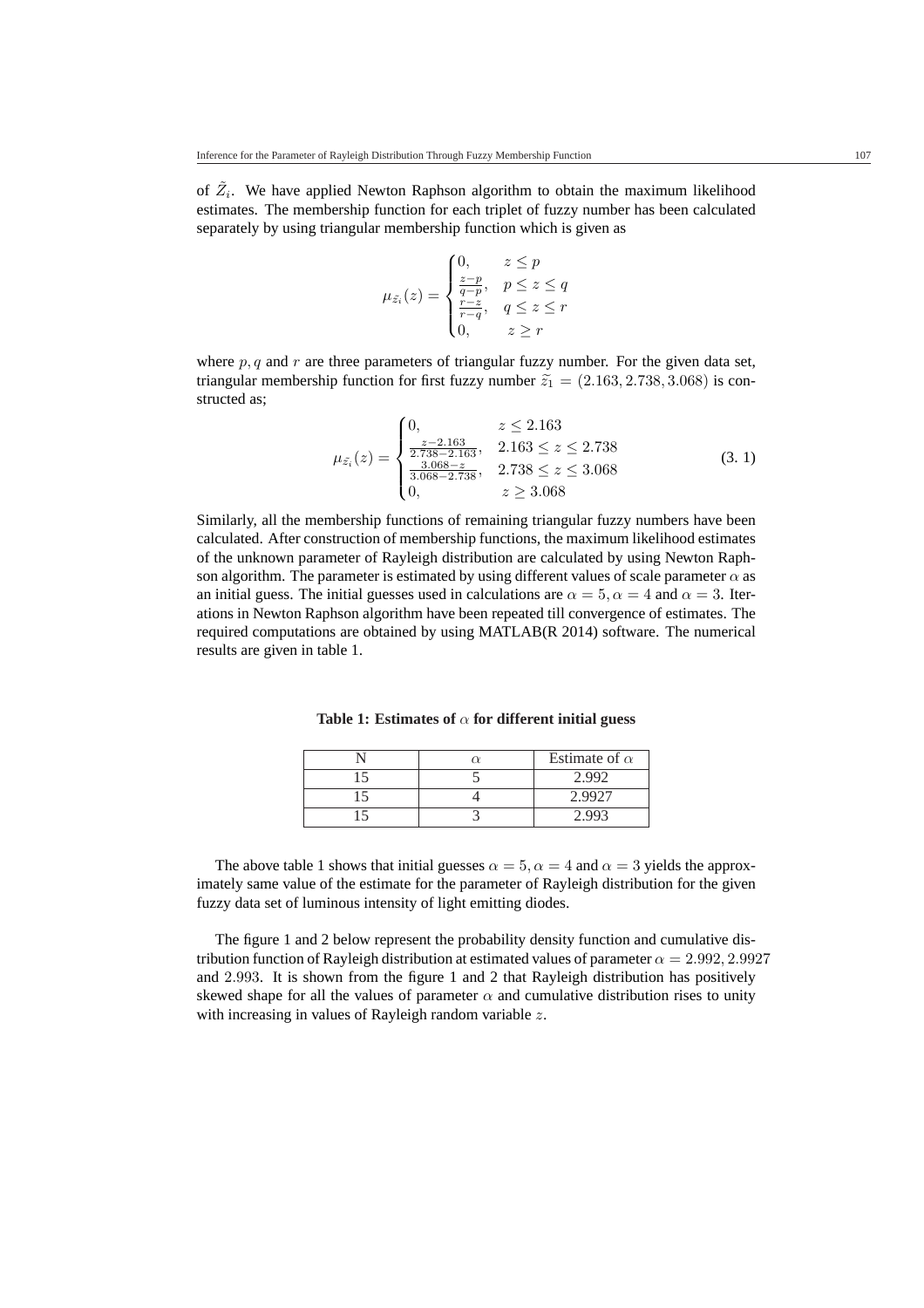

Figure 1: Probability density function of Rayleigh distribution at  $\alpha = 2.992, 2.9927$  and 2.993.



Figure 2: Cumulative distribution function of Rayleigh distribution at  $\alpha = 2.992, 2.9927$ and 2.993.

## 4. CONCLUSION

There are a number of classical techniques that are used to deal with precise information, but in many situations the exact and precise measurements cannot be obtained. This impreciseness can be covered by introducing fuzzy concepts in other mathematical techniques. This study illustrates the application of Rayleigh distribution for imprecise or fuzzy data. The Rayleigh distribution has been used to obtain the estimate of unknown parameter in case of fuzzy data. The estimates of the unknown parameter have been obtained by using maximum likelihood estimation method via Newton Raphson algorithm. As a Rayleigh distribution has a wide range of applications in reliability theory, survival analysis, physical sciences and is considered as an effective distribution to model lifetime data. In all these filed, Rayleigh distribution generates very reliable estimates for precise or complete data sets using ordinary inferential classical techniques but the problem arises when the data is not precise or exact and these classical inferential techniques are not suitable to produce significant results. Therefore to deal with such kind of situations, our proposed